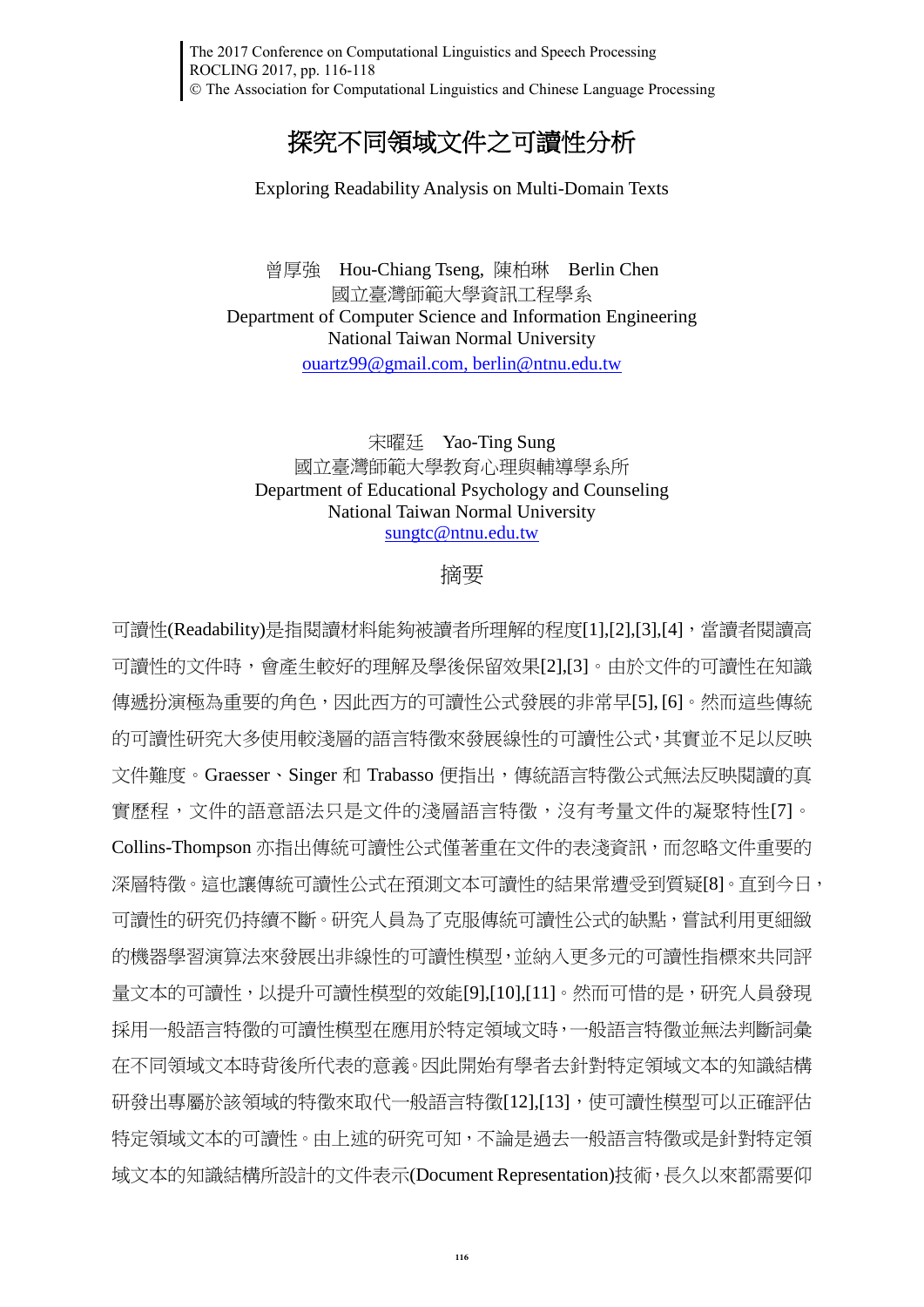賴專家來研發,有著耗時費力等問題。近年來,有所謂表徵學習(Representation Learning) 方法可以自動從原始資料中去擷取有用的特徵以建立文本的向量表示,能有助於分類模 型的訓練和預測[\[14\]](#page-2-3)。使得模型所需要的特徵可以逐漸不需仰賴專家,成功開啟了另一 個研究的方向。因此,本研究基於近年來熱門的卷積神經網路(Convolutional Neural Network, CNN[\)\[15\]](#page-2-4)或快速文本(festText[\)\[16\]](#page-2-5)等不同的表示學習法來自動抽取文本特徵, 訓練出一個能夠分析跨領域文件的可讀性模型。實驗結果顯示兩種模型皆有優異的效能; 本研究亦發現兩種模型在預測錯誤的程度上是有所差異的。在未來的研究中,本研究也 將探討如何整合不同類型的類神經網路模型的優點來促使可讀性模型在預測錯誤時,其 誤差也能夠盡可能的往適讀年級集中。

關鍵詞:可讀性,詞向量,卷積神經網路,表示學習法,快速文本

## 參考文獻

- <span id="page-1-0"></span>[1]E. Dale and J. S. Chall, "The concept of readability," *Elementary English,* vol. 26, pp. 19– 26, 1949.
- <span id="page-1-1"></span>[2]G. R. Klare, "Measurement of Readability," 1963.
- <span id="page-1-2"></span>[3]G. R. Klare, "The measurement of readability: useful information for communicators," *ACM Journal of Computer Documentation (JCD),* vol. 24, pp. 107-121, 2000.
- <span id="page-1-3"></span>[4]G. H. McLaughlin, "SMOG grading: A new readability formula," *Journal of reading,* vol. 12, pp. 639–646, 1969.
- <span id="page-1-4"></span>[5]B. A. Lively and S. L. Pressey, "A method for measuring the vocabulary burden of textbooks," *Educational administration and supervision,* vol. 9, pp. 389–398, 1923.
- <span id="page-1-5"></span>[6]M. Vogel and C. Washburne, "An objective method of determining grade placement of children's reading material," *The Elementary School Journal,* pp. 373–381, 1928.
- <span id="page-1-6"></span>[7]A. C. Graesser, M. Singer, and T. Trabasso, "Constructing inferences during narrative text comprehension," *Psychological Review,* vol. 101, p. 371, 1994.
- <span id="page-1-7"></span>[8]K. Collins-Thompson, "Computational assessment of text readability: A survey of current and future research," *International Journal of Applied Linguistics,* vol. 165, pp. 97–135, 2014.
- <span id="page-1-8"></span>[9]S. E. Petersen and M. Ostendorf, "A machine learning approach to reading level assessment," *Computer Speech & Language,* vol. 23, pp. 89–106, 2009.
- <span id="page-1-9"></span>[10] L. Feng, M. Jansche, M. Huenerfauth, and N. Elhadad, "A comparison of features for automatic readability assessment," in *Proceedings of the 23rd International Conference on Computational Linguistics: Posters*, 2010, pp. 276–284.